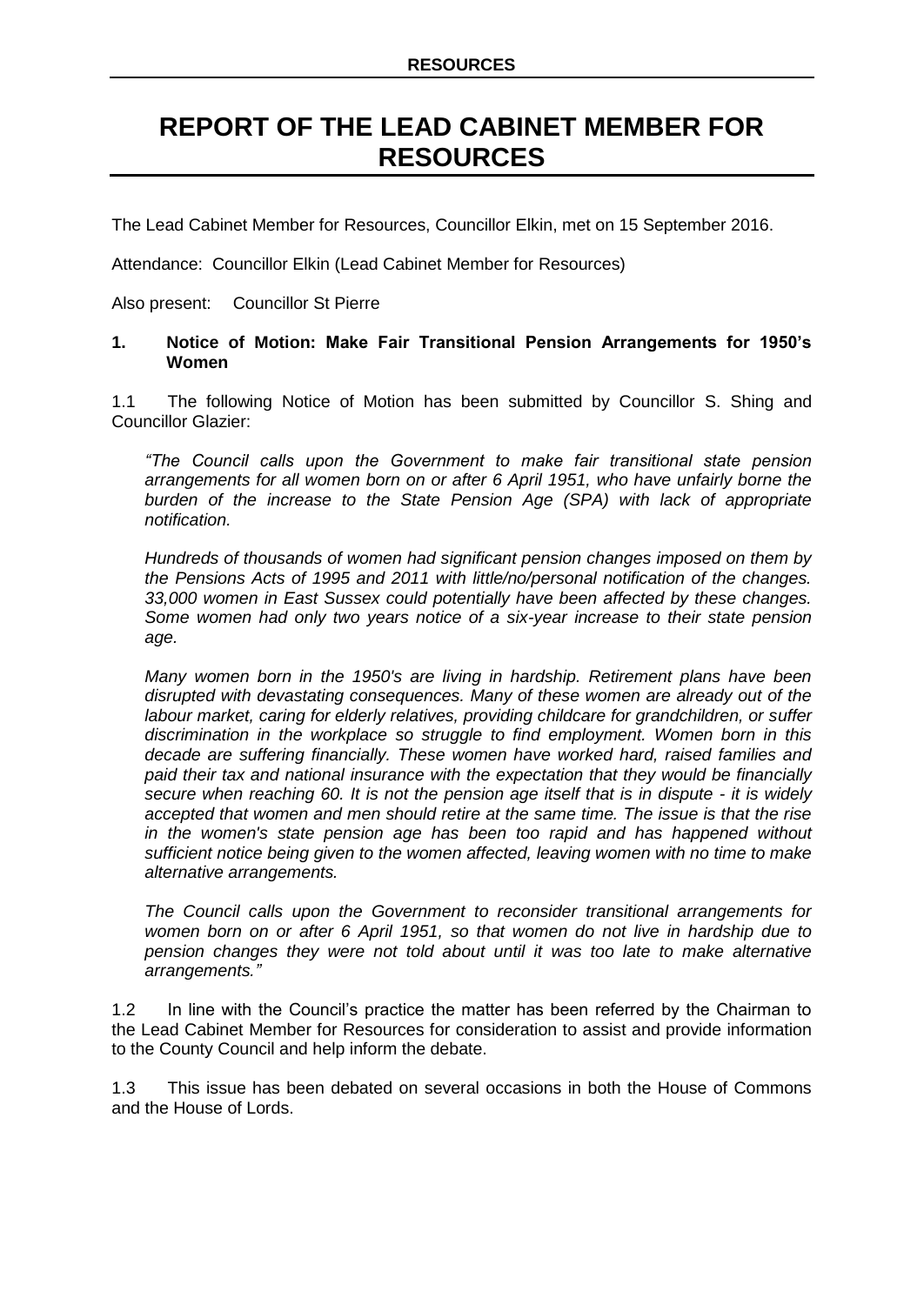Increases in Pension Age

1.4 The age at which women qualify for the state pension is due to rise to 65 in November 2018 and 66 by October 2020, in order to bring it into line with men's and take account of increased life expectancy rates. This aim was first outlined in The Pensions Act 1995 which set out plans for women's state pension age (SPA) to gradually increase to 65 between April 2010 and April 2020. In 2007, the Government announced that both men and women would see their retirement age go up to 66 between 2024 and 2026. However, the Pensions Act 2011 brought forward the timing of both changes to 2018 and 2020 respectively, meaning that women's SPA will increase more quickly than originally envisaged.

1.5 From the 1940s until April 2010, the SPA was 60 for women and 65 for men. Following the changes under the 1995 and 2011 Acts, the SPA for women born between 6 April 1950 and 5 October 1954 will increase as follows:

• women born between 6 April 1950 and 5 April 1953 have an SPA of between 60 and 63. They will reach SPA by March 2016;

• women born between 6 April 1953 and 5 December 1953 have an SPA of between 63 and 65. They will reach SPA by November 2018, and

• men and women born between 6 December 1953 and 5 October 1954 have an SPA of between 65 and 66. They will reach SPA by September 2020.

1.6 As a consequence of these changes the age at which women born during this period can draw their pension is rising by up to six years from when they had expected to retire. A copy of the 'State Pension Age Timetables' is included as Appendix 1 circulated separately.

## Notification of the SPA Increase

1.7 Of particular concern is the way in which the women affected by these changes were notified. The Department for Work and Pensions (DWP) has confirmed that letters were not issued until April 2009, nearly 14 years after the law was passed in 1995. Responding to a Freedom of Information request, the DWP stated that some women did not find out until they were 59 that their SPA of 60 had been delayed. As a consequence, some women received one year's notice of up to a six-year increase in their state pension age. Further, some women didn't receive any notification as letters were sent 'using the address details recorded by HMRC at the time'.

1.8 The Government's latest plan for renewing and increasing state pension age was published in December 2013. It set out the principle that people should spend no more than a third of their adult life (measured from age 20) on the state pension. A review would be held once every five years to work out what the state pension age should be. It also promised "The review will seek to give individuals affected by changes to their SPA at least 10 years notice".

1.9 It is clear that as a consequence of the 1995 and 2011 Pensions Acts, women born in the 1950s will have to wait longer to draw their state pension. The age at which they can draw their pension is rising by up to six years from when they had expected to retire. Furthermore, many did not receive letters notifying them of these changes and in any event, even those that did received very little notice. Accordingly, the women affected report that this has had a significant impact on their financial plans for retirement.